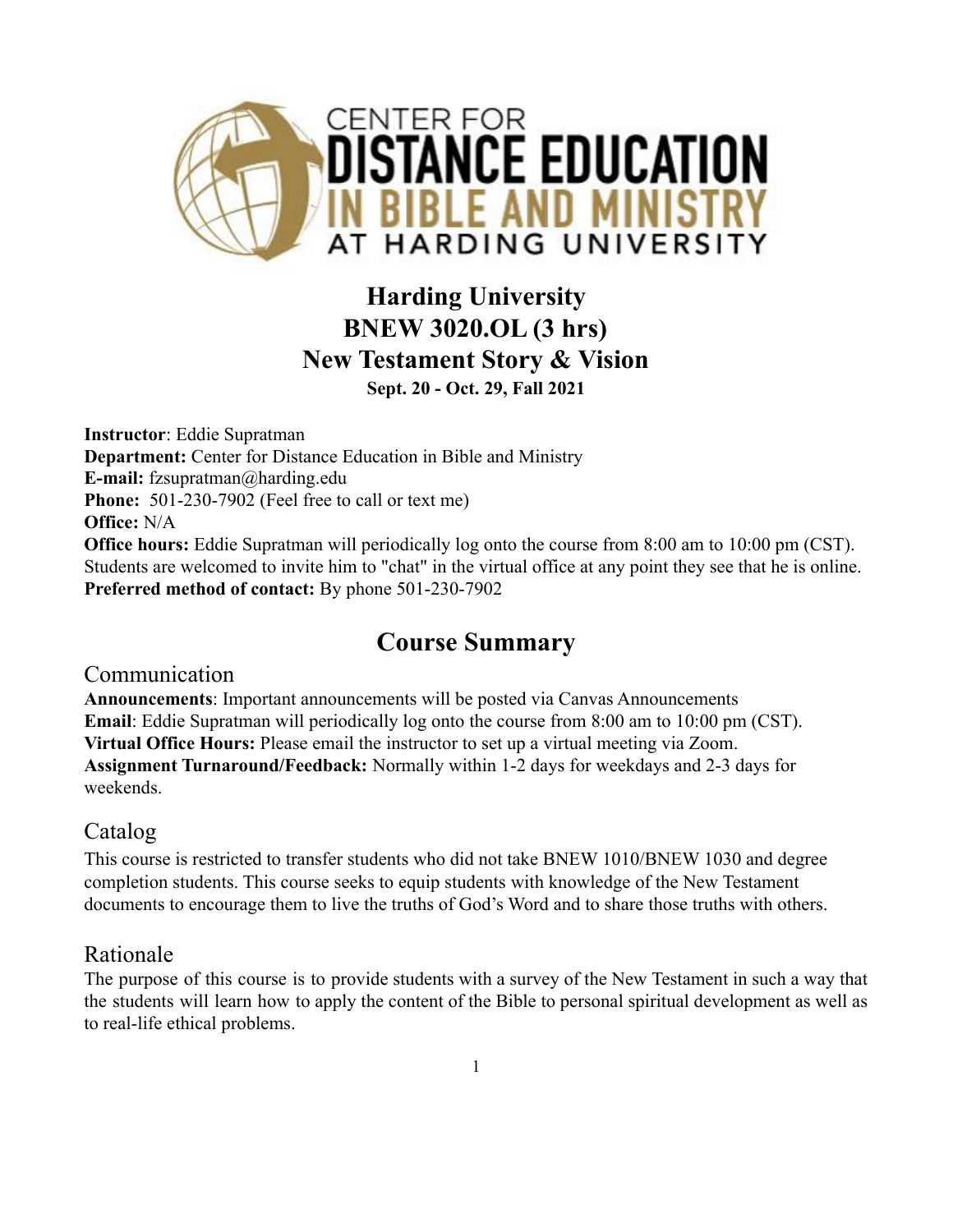### Materials

- 1. Bible. Any committee translation of the Bible may be used. Your instructor will be using primarily the New American Standard Bible.
- 2. Bell, Albert B., Jr, *Exploring the New Testament World: An Illustrated Guide to the World of Jesus and the First Christians*. Nashville, TN: Thomas Nelson, 1998. ISBN: 978-0785214243.
- 3. Elwell, Walter L., and Robert W. Yarbrough. *Encountering the New Testament, 3rd ed*. Grand Rapids, MI: Baker Academic, 2013. (ISBN: 978-0-8010-3964-5).

Students may purchase textbooks at the HU bookstore at the following link:

[http://hubookstore.harding.edu/SelectTermDept.aspx.](http://hubookstore.harding.edu/SelectTermDept.aspx) Students should have access to online purchasing of course resources through Pipeline. The textbooks may be purchased through the Harding Bookstore or other vendors as long as they are the same as the books listed in this syllabus.

The textbook has been selected to provide students with thorough introductory resources to the New Testament. The course notes provide additional insights and talking points. Feel free to use them in your teaching and preaching ministry. You are not free, however, to disseminate them publicly by uploading them to websites such as Course Hero. The Bible Project videos introduce books of the Bible and add a visual and auditory learning dimension for understanding the course content.

**HU Direct Access** is a platform that delivers digital course materials to students at a low price. It provides you with your course materials through Canvas, Harding's Learning Management System (LMS). Things to know about HU Direct Access:

- You get access to your course materials on the first day of class.
- You have free access to your course materials the first week of class after that the cost for these materials will be added to your student account, unless you opt-out by the deadline.
- An email is sent from the bookstore at least a week before class starts, welcoming you to HU Direct Access and outlining details about your course materials and the associated cost.
- If you choose to opt-out of accessing your course materials through HU Direct Access, communicate this to your instructor.
	- [FAQ](https://drive.google.com/file/d/1hPrNJgpgHCyjLotWhfGvKBU8P4VdTFB8/view?usp=sharing) about HU Direct Access.
	- For support email Harding's Bookstore at [hutextbooks@harding.edu](mailto:hutextbooks@harding.edu) or via phone at 501-279-5187.

Don't forget: *It is the student's responsibility to know, study, and be prepared to quiz and test over all books and online material.*

# Harding University's Mission

[Harding's mission](https://www.harding.edu/about/mission) is to provide a quality education that will lead to an understanding and philosophy of life consistent with Christian ideals.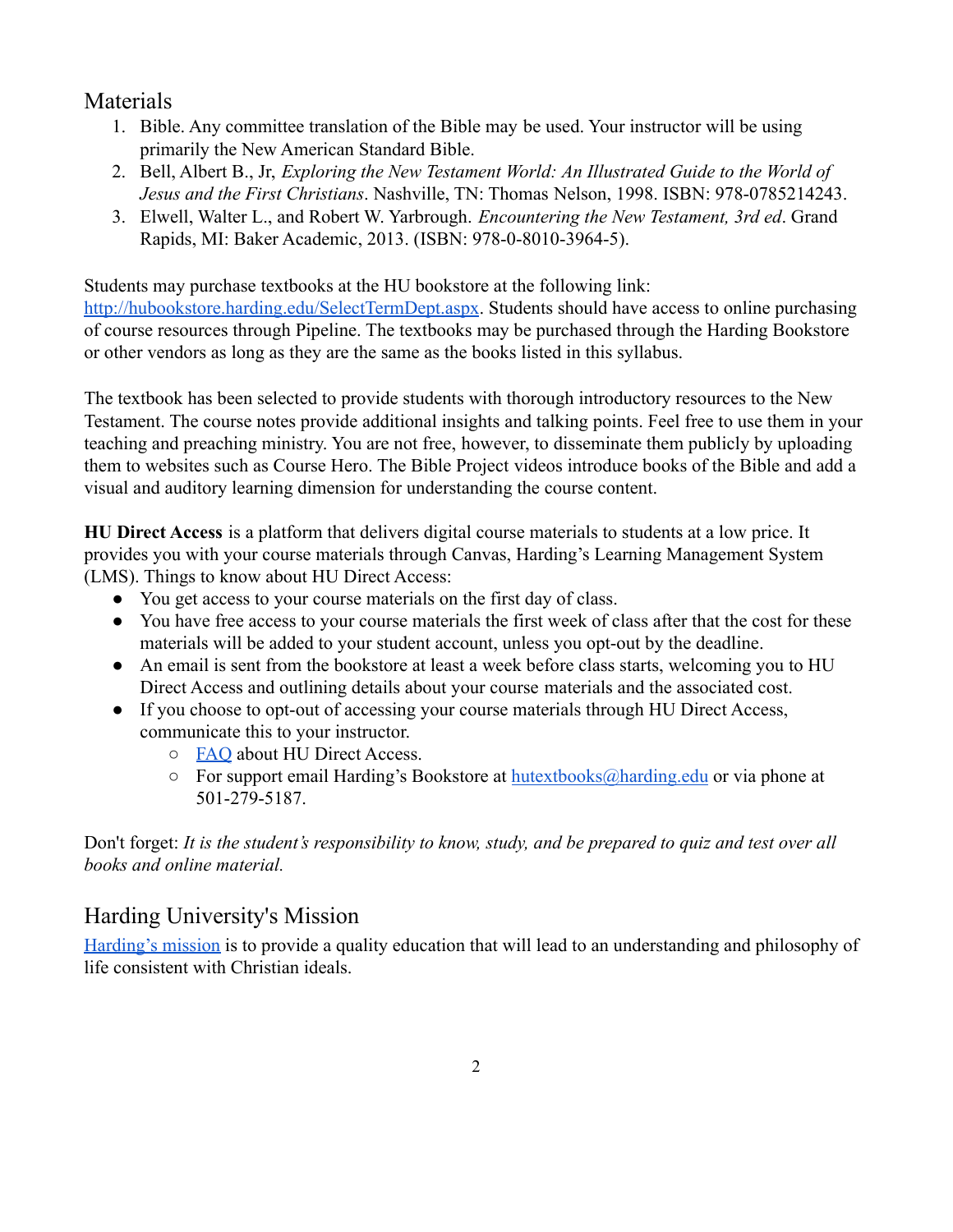## College of Bible and Ministry Mission Statement

The College of Bible and Ministry of Harding University seeks to lead all students to know, live, and share God's Word and to understand, love, and serve God's world through and beyond their chosen vocation.

# **Learning Outcomes**

## University Level Student Learning Outcomes (ULOs)

Harding University has student learning outcomes that are expectations of learning across the liberal arts curriculum. Click [here](https://www.harding.edu/provost/assessment) to see the ULOs on Harding's Assessment webpage. This class has one ULO as a primary learning focal point which is assessed in view of the college level student learning outcomes as listed below (COBAM/SLOs):

1. **Biblical knowledge and application:** ULO 1: Students will demonstrate an understanding of biblical content and interpretation and their applications in ethical decision-making.

## College of Bible and Ministry Level Student Learning Outcomes (COBAM/SLOs)

The student learning outcomes for the College of Bible and Ministry are as follows:

- 1. Students will demonstrate knowledge of the content and contexts of Scripture.
- 2. Students will express appreciation for the values of Jesus as reflected in Christian Scripture.
- 3. Students will demonstrate skills in sharing God's Word.
- 4. Students will analyze major challenges facing a diverse world from a Christian perspective.
- 5. Students will exhibit skills for holistic ministry which contribute to the mission of God's Spirit in the world.
- 6. Students will serve in ways that reflect Christian values and demonstrate skills for competent church ministry and/or for graduate study in related fields.

# Course Level Student Learning Outcomes (CLOs)

The learning outcomes for this class tie into the departmental SLOs, as indicated in parentheses:

- 1. The students will be able to demonstrate a working knowledge of the basic facts, storyline, and historical background relevant to books of the New Testament (COBAM/SLO 1; ULO1).
- 2. The students will be able to evaluate the significance of the New Testament with regard to major theological themes woven throughout the text (COBAM/SLO 1; ULO1).
- 3. The students will reflect on how this storyline interfaces with one's own life narrative (COBAM/SLO 2; ULO1).
- 4. The students will have a plan to teach the New Testament in their own context (COBAM/SLO 3, 5; ULO1).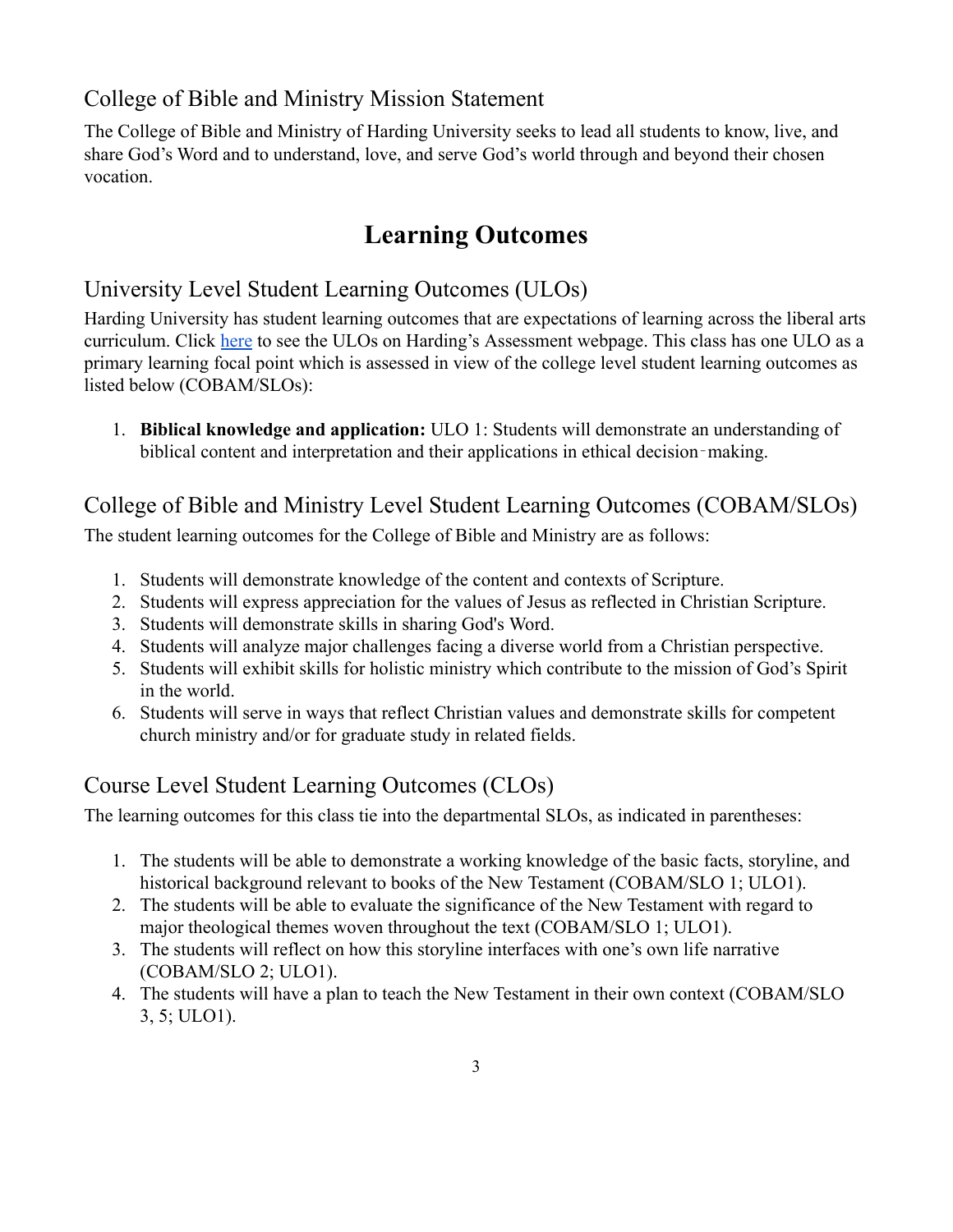# Unit Student Learning Connections (SLCs)

Unit Student Learning Connections are specific and describe observable student mastery of knowledge, skills, and attitudes. They must align with the Program Learning Outcomes and Course Learning Objectives, either implicitly or explicitly. They provide tangible checkpoints as students progress through the course.

**Module 1** will enable students to meet the following COBAM's University Learning Outcome and Student Learning Outcome: Biblical knowledge and application (Students will demonstrate an understanding of biblical content and interpretation and its application in the ethical decision), ULO1, SLO1 specifically for the following Course Level Student Learning Outcomes (CLOs):

- Explain the justification for the study of the New Testament, CLO2
- Explain why the New Testament canon is regarded as reliable, CLO2
- Give reasons for upholding the integrity of the New Testament text, CLO2
- Explain how various factors unified Judaism, CLO2
- List reasons why the Gospels are regarded as trustworthy and discuss the reasons why the Gospels were written, CLO2
- Outline the content of Matthew and Mark, CLO1
- Give examples of how Jesus' divine sonship is illustrated in Mark, CLO2
- Explain the highlights of Jesus' birth, childhood, and youth, CLO1
- Identify the reasons for Jesus' effective preaching style, CLO2
- Identify passages in the New Testament which have been misunderstood due to the lack of knowledge of the Greco-Roman world, CLO2

**Module 2** will enable students to meet the following COBAM's University Learning Outcome and Student Learning Outcome: Biblical knowledge and application (Students will demonstrate an understanding of biblical content and interpretation and its application in the ethical decision), ULO1, SLO1 specifically for the following Course Level Student Learning Outcomes (CLOs):

- Outline the content of Luke, John, and Acts, CLO1
- Explain how Jesus included women in his ministry, CLO1
- Outline the final days of Jesus on earth, including the crucifixion, CLO1
- Discuss the aims for interpreting the New Testament, CLO2
- Give some examples of the challenges that parts of the New Testament present to the reader, CLO3
- Discuss current methods of approaching the study of the Gospels, CLO2
- Explain the beliefs of early Christians, CLO2
- Discuss the first Christian Pentecost and its significance to early Christianity, CLO2
- Identify the significance of the first, second, and third missionary journeys of Paul, CLO1
- Explain the early Church's relationship with Judaism, CLO2
- Explain the early Christianity in the Roman context, CLO2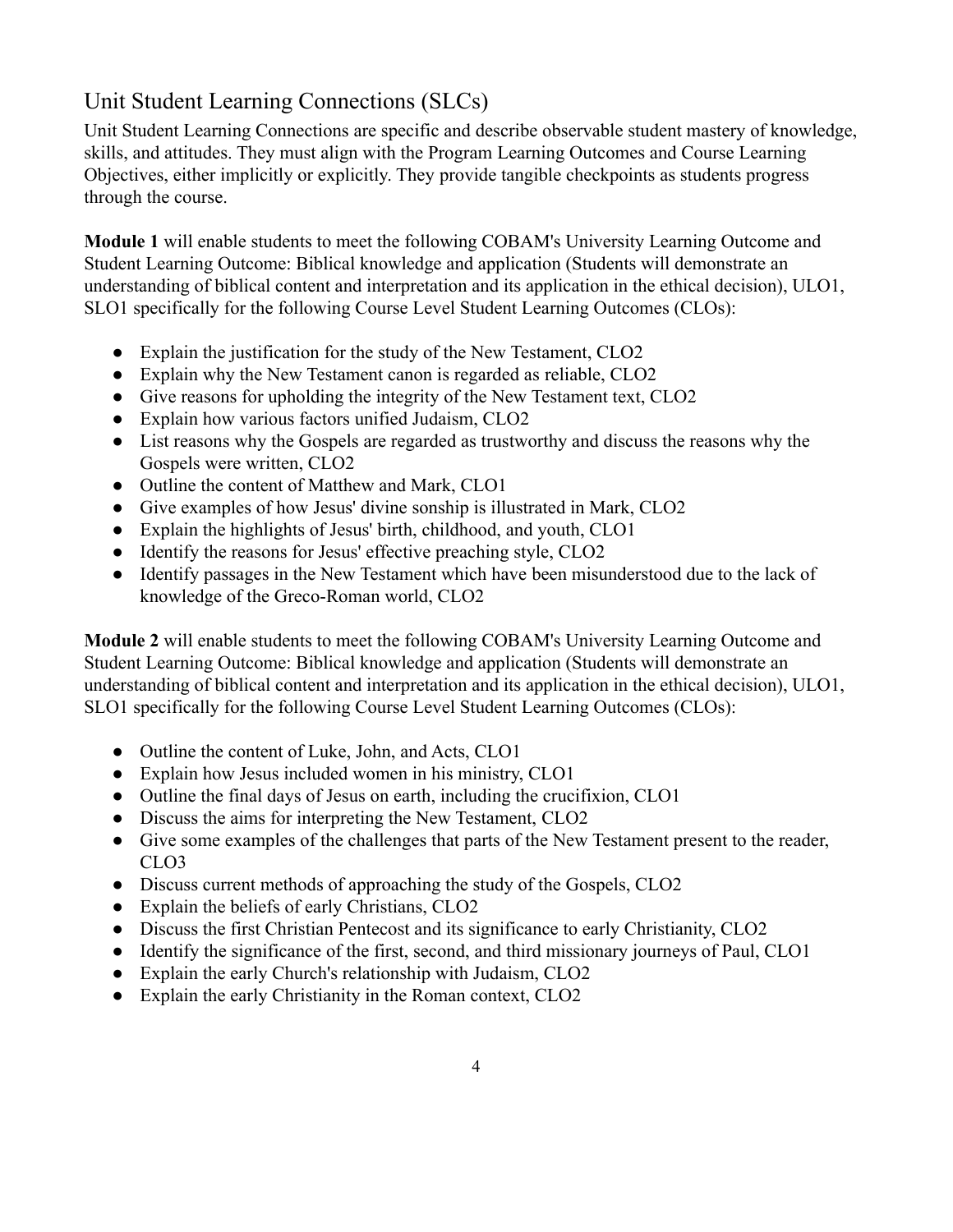**Module 3** will enable students to meet the following COBAM's University Learning Outcome and Student Learning Outcome: Biblical knowledge and application (Students will demonstrate an understanding of biblical content and interpretation and its application in the ethical decision), ULO1, SLO1 specifically for the following Course Level Student Learning Outcomes (CLOs):

- Write a brief sketch of the life of Paul, CLO1
- Explain how God was the center of Paul's theology, CLO2
- Discuss Paul's position on legalism, CLO2
- Illustrate how Paul related ethics to theology, CLO2
- Explain the impact of Romans on church history, CLO2
- Outline the content of the book of Romans, CLO1
- Explain how Romans encouraged Christian believers to live their lives, CLO2

**Module 4** will enable students to meet the following COBAM's University Learning Outcome and Student Learning Outcome: Biblical knowledge and application (Students will demonstrate an understanding of biblical content and interpretation and its application in the ethical decision), ULO1, SLO1 specifically for the following Course Level Student Learning Outcomes (CLOs):

- Explain the historical backgrounds to the letters to the Corinthians, Galatians, Ephesians, Philippians, Colossians, and Philemon, CLO1
- Evaluate the critical issues that have been raised about each of the mentioned epistles, CLO2
- Describe the significance of the Jerusalem collection, CLO1, CLO2
- Outline the content of each of the mentioned epistles, CLO1
- **●** Explain the early Christian morality in the context of the Greco-Roman morality and personal relations, CLO2

**Module 5** will enable students to meet the following COBAM's University Learning Outcome and Student Learning Outcome: Biblical knowledge and application (Students will demonstrate an understanding of biblical content and interpretation and its application in the ethical decision), ULO1, SLO1 specifically for the following Course Level Student Learning Outcomes (CLOs):

- Outline the content of Thessalonians, Timothy, Titus, Hebrews, James, CLO1
- Explain the reasons for the writing of the Pastoral Epistles, CLO1, CLO2
- Identify the purpose for the writing of Thessalonians, Timothy, Titus, Hebrews, and James, CLO1
- Understand better the New Testament world by learning the concepts of time, distance, and travel in the Roman World, CLO2

**Module 6** will enable students to meet the following COBAM's University Learning Outcome and Student Learning Outcome: Biblical knowledge and application (Students will demonstrate an understanding of biblical content and interpretation and its application in the ethical decision), ULO1, SLO1 specifically for the following Course Level Student Learning Outcomes (CLOs):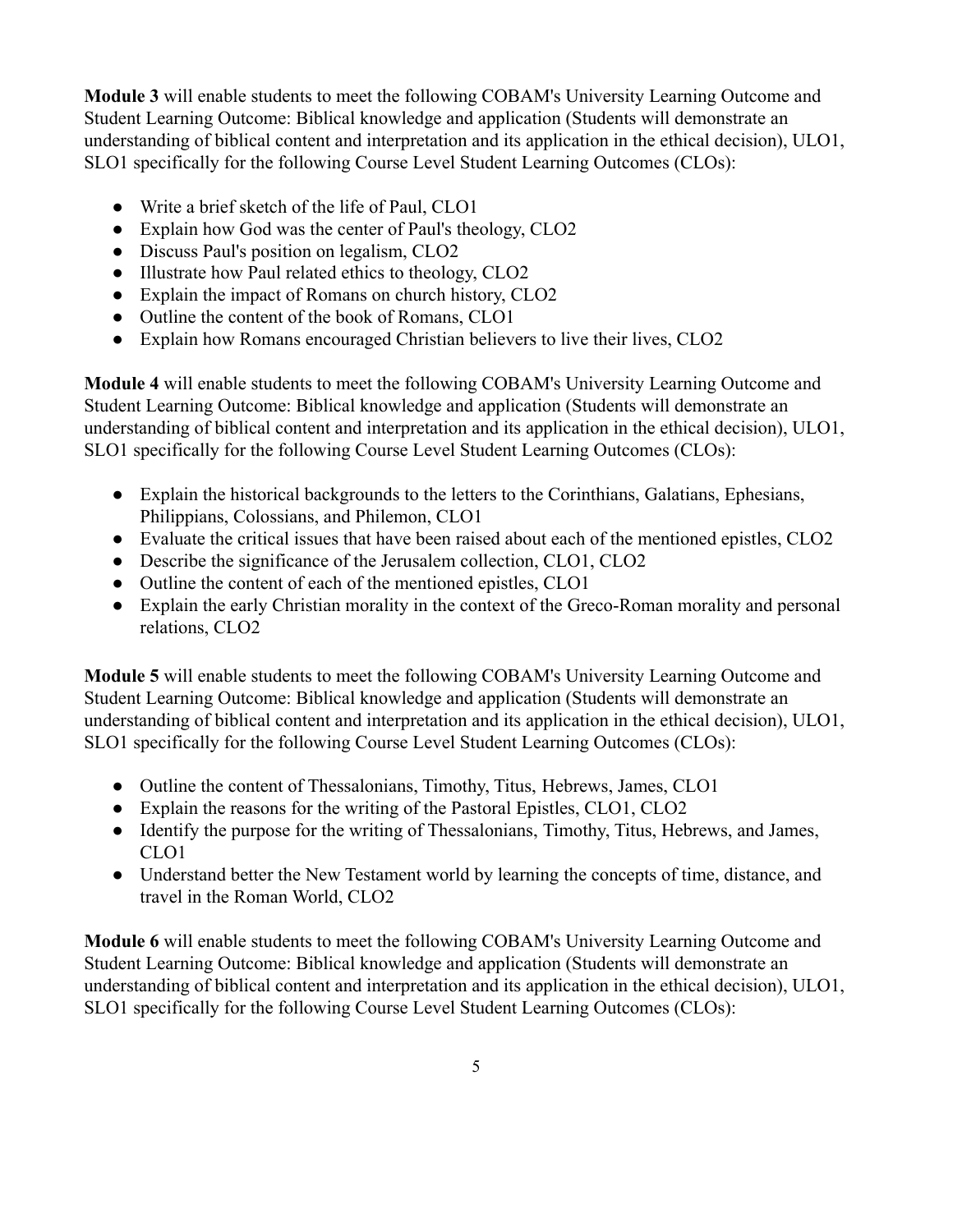- Outline the content of the books of Peter, John, Jude, Revelation, Epilogue, CLO1
- Explain the four theories used to interpret Revelation, CLO2
- List the four major theological ideas developed in Revelation, CLO2
- Illustrate how God is working between the supernatural world and the world of recorded time,  $CLO2$

# **Grading and Assignment Details**

### Grading

Grades will be assigned by percentage:

| $90+$      | A |
|------------|---|
| $80+$      | B |
| $70+$      | C |
| $60+$      | D |
| 59 & below | F |

*Late work will be penalized by 10% for every workday late.*

### Assessment

This class will consist of the following assignments and assessments:

5 Weekly Discussions = 200 points  $3$  Ouizzes = 100 points  $3$  Exams = 300 points 5 Short Reflective Essays = 150 points Final Exam  $= 200$  points Prerogative  $= 50$  points Total points  $= 1000$  points Possible bonus points  $= 60$  points One bonus weekly discussion = 20 points One bonus application  $exam = 40$  points

# **Course Assignment Details**

#### **5 Weekly Discussions (200 points)**

- Online discussion and participation are integral parts of learning. All students are expected to participate in thoughtful discussions. Every student is expected to think and reflect critically on ways in which they can contribute to constructive class dynamics.
- The online discussion will be graded based on the knowledge gathered from the reading materials as well as their applications and reflections on their readings.
- **EVERY** week, students are required to submit TWO online postings:
	- **First Posting**: (20 points). After reading the chapter, discuss one main topic, idea, concept, or argument (i.e. intriguing topic, idea, concept, or argument). Students will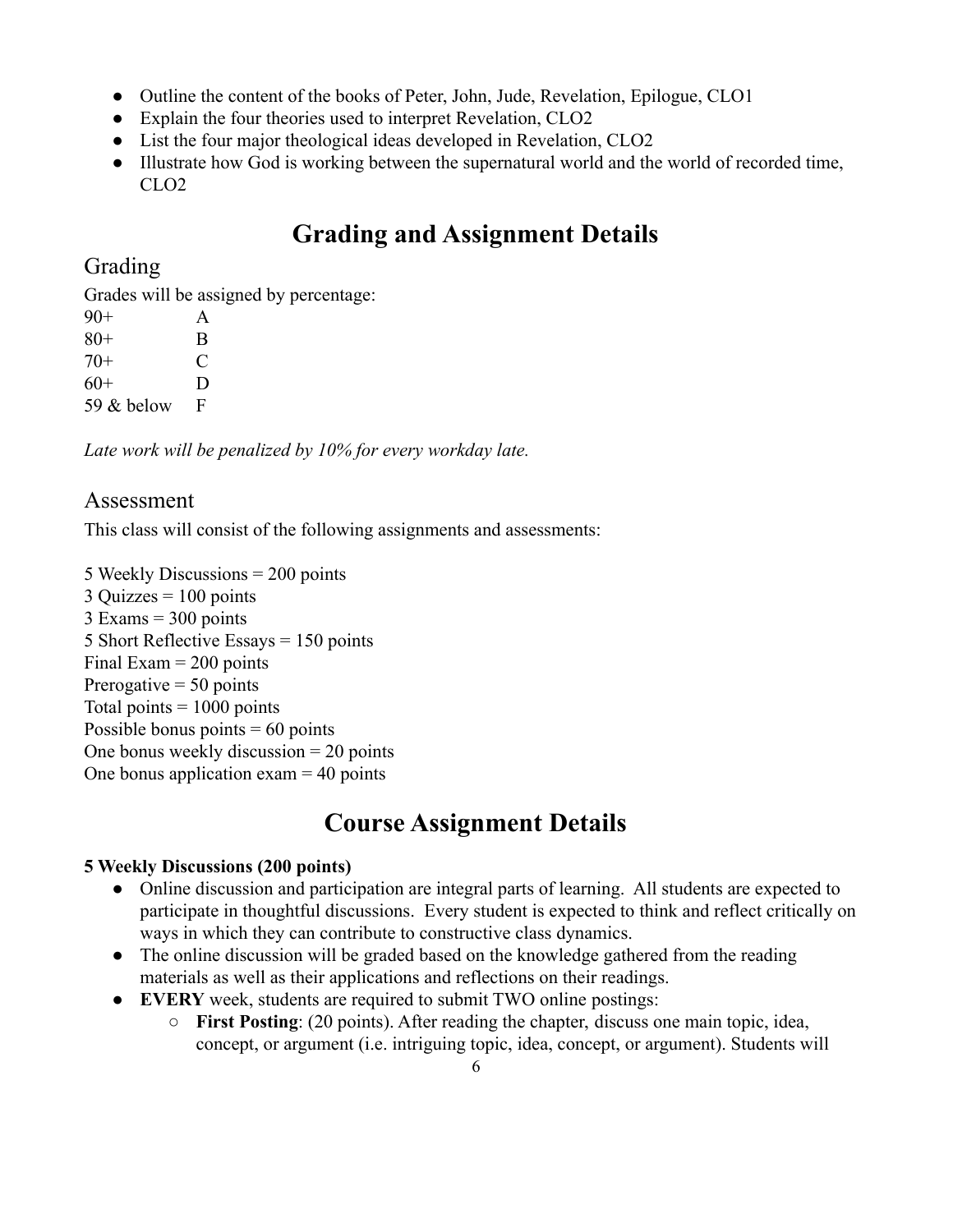submit a minimum of 250-word response. The response will both content knowledge and a supported opinion from the chapter reading

- **Second posting**: (20 points). Respond to at least one of your classmates' postings or postings by your teacher. A minimum of 150-word response is required for this posting.
- Both postings have to be posted by **Friday midnight** the week the discussions are due. It is preferred that the first posting is submitted by **Wed/Thurs** to give everybody a chance to read the class discussions.
- There are a total of 5 Weekly discussions and each is worth a total of 40 points (consisting of 2 weekly responses)
- **No make-up policy**, extensions are given **only** for events beyond student control (illness, death in the family). Students should request from the instructor prior to the due date.
- One bonus discussion question will be offered toward the end of the semester.
- **Late submission will result in zero credit. NO make-up allowed.** Extensions are given **only** for events beyond student control. Students should request from the instructor **prior to** the due date.

#### **3 Quizzes (100 points)**

- Students will take a total of 3 quizzes throughout the semester. The quiz will normally consist of 5-10 questions. All quiz questions will come directly from ENT study questions at the end of each assigned chapter.
- Quizzes must be taken by Sunday midnight and will be made available on that Friday.
- **●** No late submission will be allowed and will result in zero credit. An exception can be made by the instructor's discretion.

#### **Exams (300 points)**

- Students will take a total of 3 exams throughout the semester and are worth 100 points each.
- Exams will be made available from Friday to midnight Sunday. ONLY one attempt will be allowed in one sitting. All of the exams will be OPEN book tests (ONLY textbook and other printed notes are allowed during the exam) and will have a maximum of two-hour limit for completion.
- Students must treat each essay question as a major essay with a carefully thought response. Exam questions will focus on the theology and application of the assigned chapters.
- Students can earn extra credit points by taking the Bonus Life Application Exam (40 points). No late submission will be allowed and will result in zero credit. An exception can be made by the instructor's discretion.

#### **Short Reflective Essays (150 points)**

- There are 5 total short essays and peer responses (30 points each) throughout the semester. Each essay should be between **500 to 700 words** in length. Before you turn in your work, please make sure to check for grammatical errors. **Respond to at least one of your classmates' reflective essays** (worth 10 points out of 30 points).
- The 5 essay questions:
	- 1. **Reflective Essay #1 (Luke-Acts):** What is the importance of table fellowship in Luke-Acts? What implications does it have on the Jew-Gentile relationship? How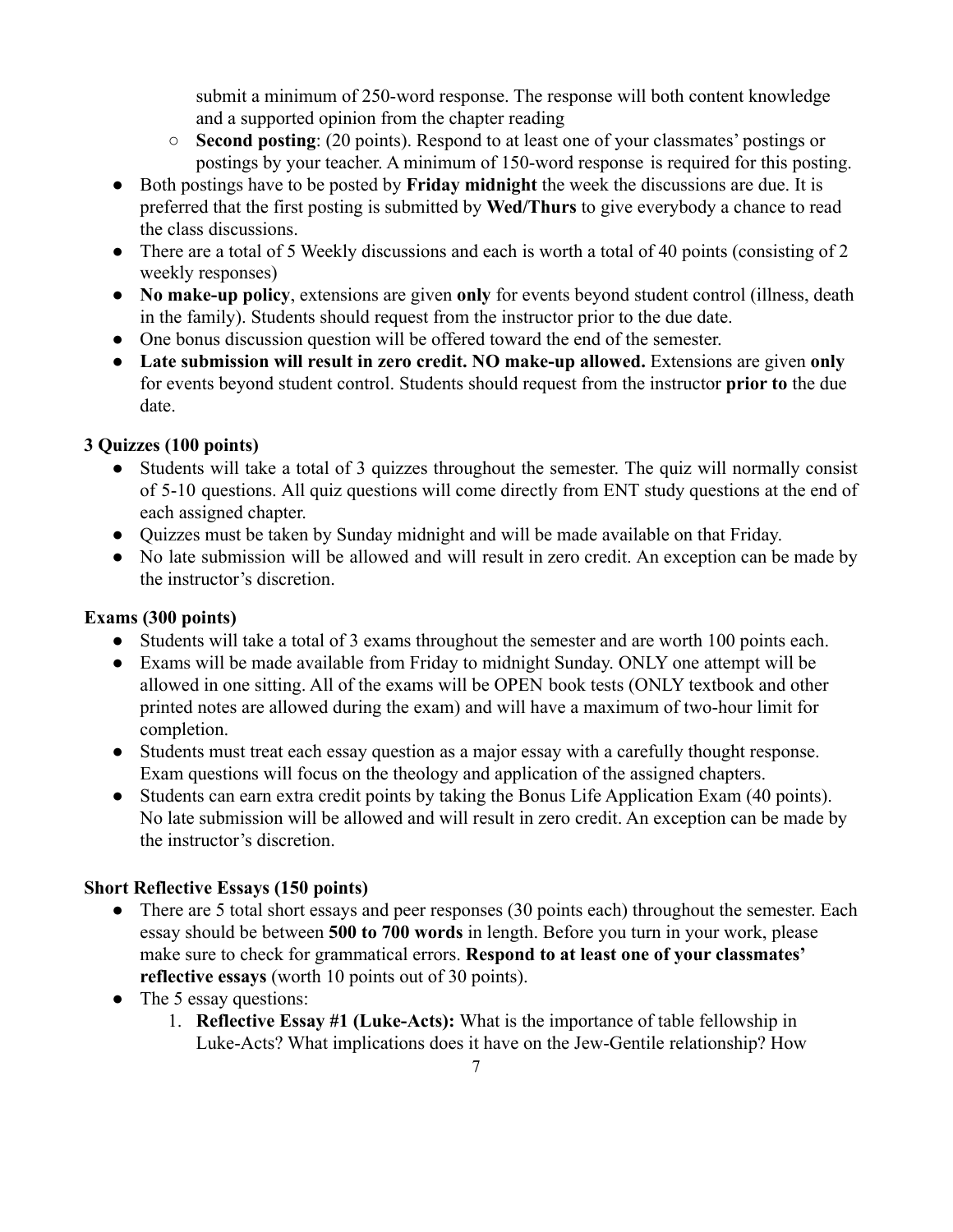important was eating together then especially in the context of fellowship and how important is it now?

- 2. **Reflective Essay #2 (Romans and the Holy Spirit)**: Paul stresses the importance of living according to God's Holy Spirit as evidence of a new quality of life in Romans. Elaborate on the significance of the Holy Spirit as mentioned by Paul in his letter to the Romans and how its applications for us today!
- 3. **Reflective Essay #3 (Corinthians)**: In 1 & 2 Corinthians, Paul wrote to a troubled church with numerous spiritual problems. Reflect on one or two of these spiritual ailments and the ways that Paul goes about solving them. What are the applications for today as churches deal with various issues and divisions?
- 4. **Reflective Essay #4 (James)**: James challenges Christians to live out or faith daily. Reflect on these life lessons/practical wisdom and how we can emulate them in our daily lives!
- 5. **Reflective Essay #5 (1 John)**: Some would say that the tests of true Christianity are reflected in 1 John. Reflect on John's message in 1 John and what are tests of true Christianity?

#### **Final Exam (200 points)**

- A 200-point final exam will be given during the finals week.
- Final exam questions will focus more on the application aspects of our study of the New Testament. Further detailed questions will be provided prior to the final exam.
- This will be an open-book exam.
- No late submission will be allowed and will result in zero credit. An exception can be made by the instructor's discretion.

#### **Prerogative Points (50 points)**

The instructor will give prerogative points to students ranging from 0 to 50 points. Points will be given for participation, student attitude, and demonstration of progress throughout the course.

# **Course Outline & Due Dates**

NOTE: ENT (Encountering the New Testament) & ENTW (Exploring the New Testament World)

#### **Module 1 (Sept. 20-24): Introduction to the New Testament, The World of Jesus, Introduction to the Four Gospels, Matthew & Mark**

#### **Assignments:**

- 1. Self-introduction
- 2. Watch optional videos "Introduction: Why Study the New Testament?" (Lecture by Dale Martin)/CLO2 and "Get a Grip – Preaching Like Jesus" (Sermon by Conrad Gempf)/CLO2
- 3. Read or listen to Matthew & Mark/CLO2
- 4. ENT Chp. 1 "Why Study the New Testament"/CLO2; Chp. 2 "The Middle East in the Days of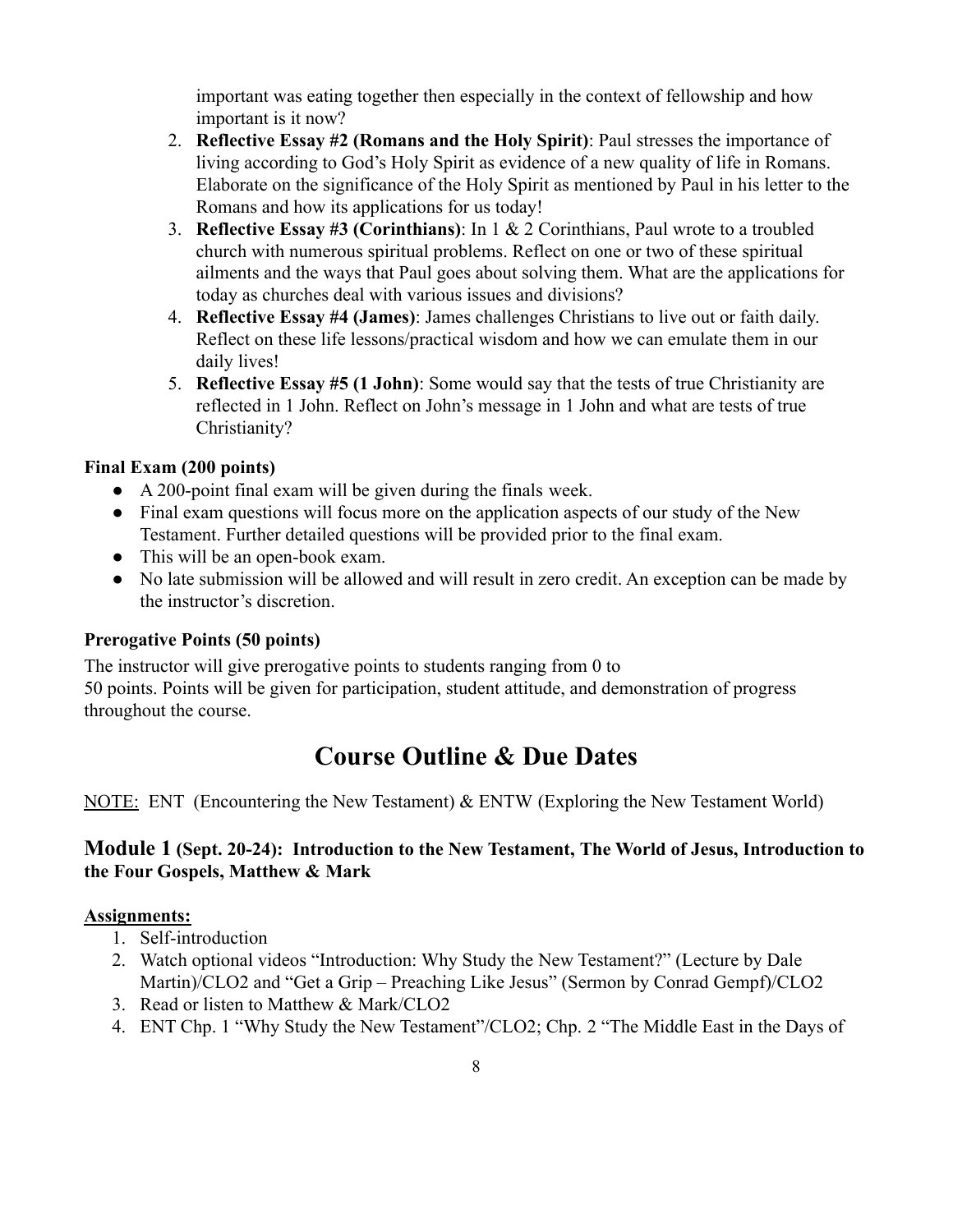Jesus"/CLO2; Chp. 3 "The Gospel and the Four Gospels"/CLO2 and CLO2; Chp. 4 "The Gospel of Matthew: The Messiah Has Come!"/CLO2; Chp. 5 "The Gospel of Mark: Son of God, Servant of All"/CLO2; Chp. 8 "Man from Galilee: The Life of Jesus Christ"/CLO2; Chp. 9 "Lord, Teach Us: The Teaching Ministry of Jesus Christ"/CLO2

- 5. ENTW Chp. 1 "Why This Book?"/CLO2 and Chp. 2 "The Judaic Background of the New Testament"/CLO2
- 6. Weekly Discussion #1 by Friday midnight/CLO2
- 7. Quiz #1 (ENT Chapter 1 & 2; ENTW Chapter 1 & 2) by Sunday midnight/CLO1 and CLO2

#### **Module 2 (Sept. 27 - Oct 1): Luke, John, Acts**

#### **Assignments:**

- 1. Read or listen to Luke & John and Acts/CLO2
- 2. Watch optional video clip "Darrell L. Bock on the Gospel and Holy Spirit in Luke and Acts"/CLO1 & CLO2
- 3. Read "Christian Conversion" and Steve Walton "Acts of God"/CLO1 & CLO2
- 4. ENT Chp. 6 "The Gospel of Luke: A Savior for All People"/CLO2; Chp. 7 "The Gospel of John: Eternal Life through His Name"/CLO2; Chp. 10 "Modern Approaches to the New Testament: Historical Criticism and Hermeneutics/CLO2"; Chp. 11 "The Modern Study of the Gospels"/CLO2; Chp. 12 "The Modern Search for Jesus"/CLO2 and Chp. 13 "The World and Identity of the Earliest Church"/CLO2; Chp. 14 "Acts 1-7: The Earliest s of the Church"/CLO2; Chp. 15 "Acts 8-12: Salvation for Both Jew and Gentile/CLO2"; Chp. 16 "Acts 13-28: The Light of Christ to the Ends of the Earth"/CLO2
- 5. ENTW Chp. 3 "The Powers That Be" and Chp. 4 "Roman Law and the New Testament"/CLO2
- 6. Weekly discussion #2 by Friday midnight/CLO1
- 7. Short Reflective Essay #1 and Peer Response due by Friday midnight/CLO1 & CLO3
- 8. Open Book Exam #1 (Introduction John) by Sunday midnight/CLO1 & CLO2

#### **Module 3 (Oct. 4-8): The World of Paul, Romans**

#### **Assignments:**

- 1. Read or listen to Romans/CLO2
- 2. Watch the optional video "N. T. Wright, Romans: Introduction"/CLO2
- 3. ENT Chp. 17 "All things to All People: Life and Teachings of the Apostle Paul"/CLO2 and Chp. 18 "Romans: Right with God"/CLO2
- 4. ENTW Chp. 5, "Greco-Roman Religion/CLO2"; Chp. 6 "Greco-Roman Philosophy"/CLO2 Chp. 7 "The Structures of Greco-Roman Society"/CLO2
- 5. Weekly discussion #3 (The World of Paul, Romans) by Friday midnight/CLO1
- 6. Short Reflective Essay#2 and Peer Response due by Friday midnight/CLO1 & CLO3
- 7. Quiz #2 (ENT Chp. 17 & 18; ENTW Chp. 7) by Sunday midnight/CLO1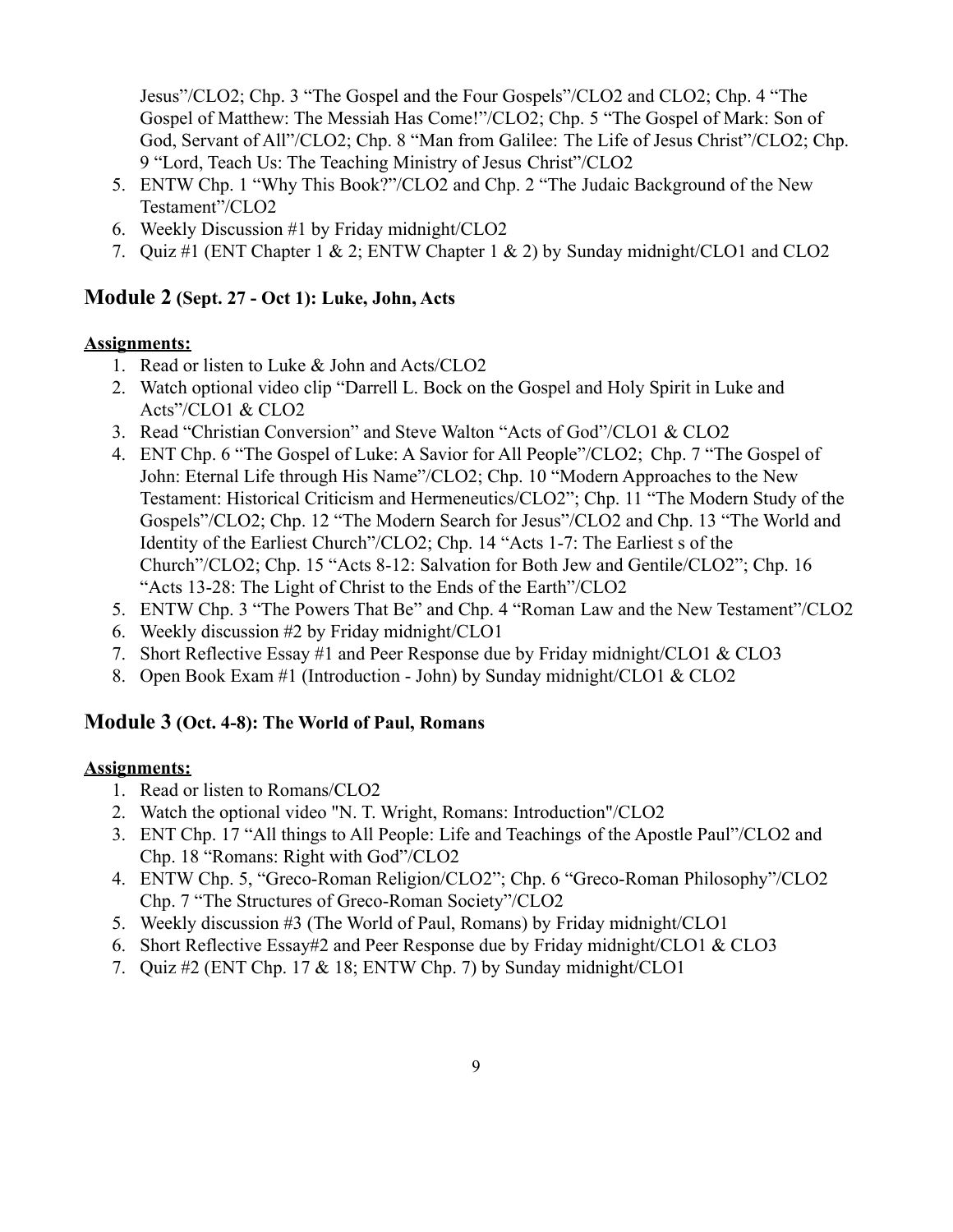#### **Module 4 (Oct. 11-15): Corinthians, Paul's Prison Letters (Ephesians, Philippians, Colossians, and Philemon**

#### **Assignments:**

- 1. Read or listen to Corinthians, Galatians, Ephesians, Philippians, Colossians, and Philemon/CLO2
- 2. Watch Video Clip "The Meaning of Holiness" (Lecture by Dr. R.C. Sproul)/CLO2
- 3. ENT Chp. 19, "Corinthians and Galatians: Apostolic Counsel for Confused Churches"/CLO2 and Chp. 20 "Ephesians, Philippians, Colossians, and Philemon: Letters from Prison"/CLO2
- 4. ENTW Chp. 8 "Greco-Roman Morality and Personal Relations"/CLO2
- 5. Weekly discussion #4 by Fri. midnight/CLO1
- 6. Quiz #3 ENT Chp. 20 by Sunday midnight/CLO1
- 7. Short Reflective Essay#3 and Peer Response due by Friday midnight/CLO1 & CLO3
- 8. Open Book Exam #2 (Acts Galatians) by Sunday midnight/CLO1 & CLO3

### **Module 5 (Oct. 18-22)**

#### **Assignments:**

- 1. Read or listen to Thessalonians, Timothy, Titus, Hebrews, and James/CLO2
- 2. Watch Video Clip "William Craig: Is God a Delusion?" You are only required to watch Craig's speech (about 45 minutes)/CLO2
- 3. ENT Chp. 21 "Thessalonians, Timothy, and Titus: A Legacy of Faithfulness"/CLO2 and Chp. 22 "Hebrews and James: Maintaining Full Commitment to Christ"/CLO2
- 4. ENTW Chp. 9 "Time, Distance, and Travel in the Roman World"/CLO2
- 5. Read "Three Things Gentile Xians May Never Understand/CLO2
- 6. Weekly Discussion #4 by Friday midnight/CLO1
- 7. Short Reflective Essay#4 and Peer Response due by Friday midnight/CLO1 & CLO3

#### **Module 6 (Oct. 25-29): Peter, John, Jude, Revelation, Epilogue**

#### **Assignments:**

- 1. Read or listen to Peter, John, Jude, and Revelation/CLO2
- 2. ENTW Chp. 10 "Knowing and Believing"/CLO2
- 3. ENT Chp. 23 "Peter, John, and Jude: A Call to Faith, Hope, and Love"/CLO2 and Chp. 24 "Revelation: God is in Control!"/CLO2
- 4. Read "Who's Afraid of the Holy Spirit?"/CLO2
- 5. Bonus Weekly Discussion by Friday midnight/CLO1
- 6. Bonus Exam Life Application by Friday midnight/CLO1 & CLO2 & CLO3
- 7. Short Reflective Essay#5 and Peer Response due by Friday midnight/CLO1 & CLO3
- 8. Open Book Exam #3 (Ephesians Revelation) by Friday midnight/CLO1
- 9. **Final Exam** by Friday midnight/CLO1 & CLO2 & CLO3 **Oct. 27 29, 2021**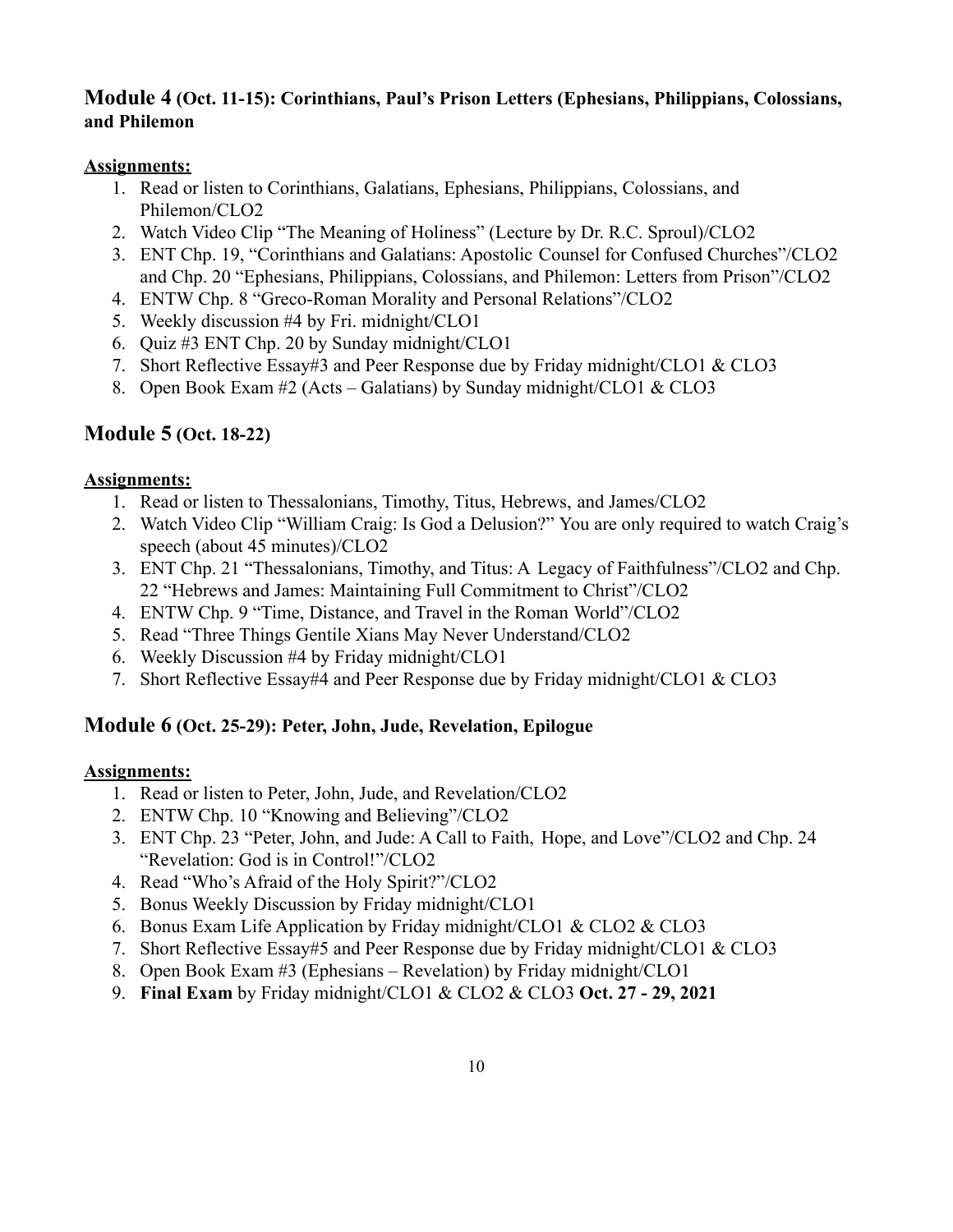# Class Participation

Participation in class comprises the heart of online learning. All students are expected to participate in the discussions in addition to the quizzes and exams. When students refrain from contributing to the class discussion, they not only learn less, but their grade also reflects their absence. Make sure you budget enough time this semester to join in the discussions and group activities.

*In alignment with face-to-face attendance policies, any student who misses more than 20% of class discussions and/or quizzes (equal to three weeks/modules) will be dropped from the course with a WF (withdraw-fail). WFs appear on student transcripts, which becomes a permanent part of the student records. If a student falls behind, it would be better to drop the course than to receive a WF.*

Also, for us to have a pleasant learning experience, we must have a certain culture in our discussions. Please read over the online etiquette. We must commit to respectful treatment of each post, remembering that although the course is online, the person submitting the post has flesh and blood and real feelings. Additionally, keep in mind that your posts become part of the history of this course. I would refrain from saying anything that you would not want to be held against you in the future.

## Time Management Expectations

In on-ground classes, for every hour spent in the classroom, the typical student should expect to spend at least two clock hours problem-solving, reading, reviewing, organizing notes, preparing for coming exams/quizzes, and other activities that enhance learning.

For this online course, students should plan on spending about 23 hours a week reading and engaging in the assignments online.

# Netiquette

1. **Remember this is a classroom**. A Web-based classroom is still a classroom, and comments that would be inappropriate in a regular classroom are likely to be inappropriate in a Web-based course as well. Treat your instructor and your fellow students with respect.

2. **Brevity is best.** Be as concise as possible when contributing to a discussion. Web-based courses require a lot of reading, and your points might be missed if hidden in a flood of text. If you have several points that you want to make, it might be a good idea to post them individually, in several more focused messages, rather than as a single, lengthy, all-encompassing message.

3. **Stick to the point.** Contributions to a discussion should have a clear subject header, and you need to stick to the subject. Don't waste others' time by going off on irrelevant tangents.

4. **Read first, write later.** Don't add your comments to a discussion before reading the comments of other students unless the assignment specifically asks you to do so. Doing so is tantamount to ignoring your fellow students and is rude. Comments related to the content of previous messages should be posted under them to keep related topics organized, and you should specify the person and the particular point you are following up on.

5. **Post correctly.** Make sure your postings are located in the correct thread.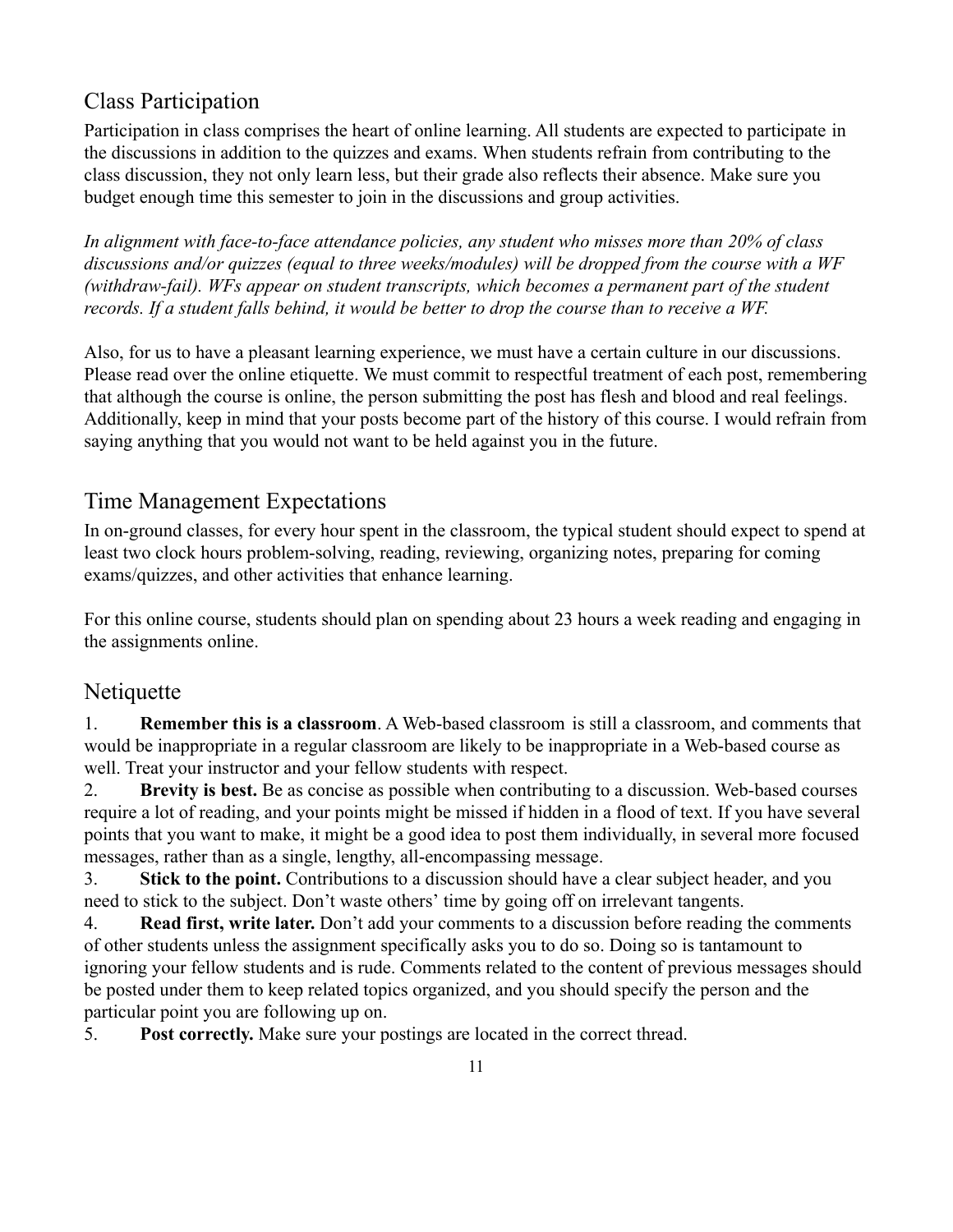6. **Netspeak.** DO NOT TYPE IN ALL CAPS OR USE EXCLAMATION MARKS!!!!!! :-) This is regarded as shouting and is out of place in a classroom. Given the absence of face-to-face clues, written text can easily be misinterpreted. Avoid the use of strong or offensive language. If you feel particularly strong about a point, it may be best to write it first as a draft and then review it, before posting, in order to remove any strong language.

7. **The recorder is on.** Think carefully about the content of your message before contributing it. Once sent to the group, there is no taking it back. Also, although the grammar and spelling of a message typically are not graded, they do reflect on you, and your audience might not be able to decode misspelled words or poorly constructed sentences. It is a good practice to compose and check your comments in a word- processor before posting them. However, unless grammar and spelling are graded components of the course do not obsess. Never criticize or comment on others' grammatical or spelling errors, unless doing so is part of your assignment.

8. **Test for clarity.** Messages may often appear perfectly clear to you as you compose them, but turn out to be perfectly obtuse to your reader. One way to test for clarity is to read your message aloud to see if it flows smoothly. If you can read it to another person before posting it, even better.

9. **Keep a straight face.** Humor is important in an online course as it can add to the enjoyment and personality of the course. However, avoid humor and sarcasm directed toward others. These frequently depend either on facial or tone of voice cues which are absent in text communication. Keep your humor directed either at yourself or at no one in particular. Also, remember this is a Christian environment and our humor should reflect our respect for each other and Christ. If you have a good clean joke to share, feel free. Humor gives us a glimpse into your personality.

10. **Be forgiving.** If someone states something that you find offensive, mention this directly to the instructor. Remember that the person contributing to the discussion may be new to this form of communication. What you find offensive may quite possibly have been unintended and can best be cleared up by the instructor.

# Submitting Assignments

Assignments will be submitted through Canvas. To find out how to submit an assignment, read th[e](https://community.canvaslms.com/t5/Student-Guide/How-do-I-submit-an-online-assignment/ta-p/503) [submit an assignment guide.](https://community.canvaslms.com/t5/Student-Guide/How-do-I-submit-an-online-assignment/ta-p/503)

#### **File Naming Conventions**

For all assignments, files should be uploaded with this naming convention: LearnerName AssignmentName (ex. Smith DatabaseEvaluation).

# Rubric (Evaluation Criteria)

In Canvas, rubrics are located in two places:

1) Discussions – from the discussion forum, select the gear wheel in the top right, select "Show Rubric" from the drop-down menu.

2) Assignments (non-discussions) – the rubric is displayed at the bottom of the assignment description.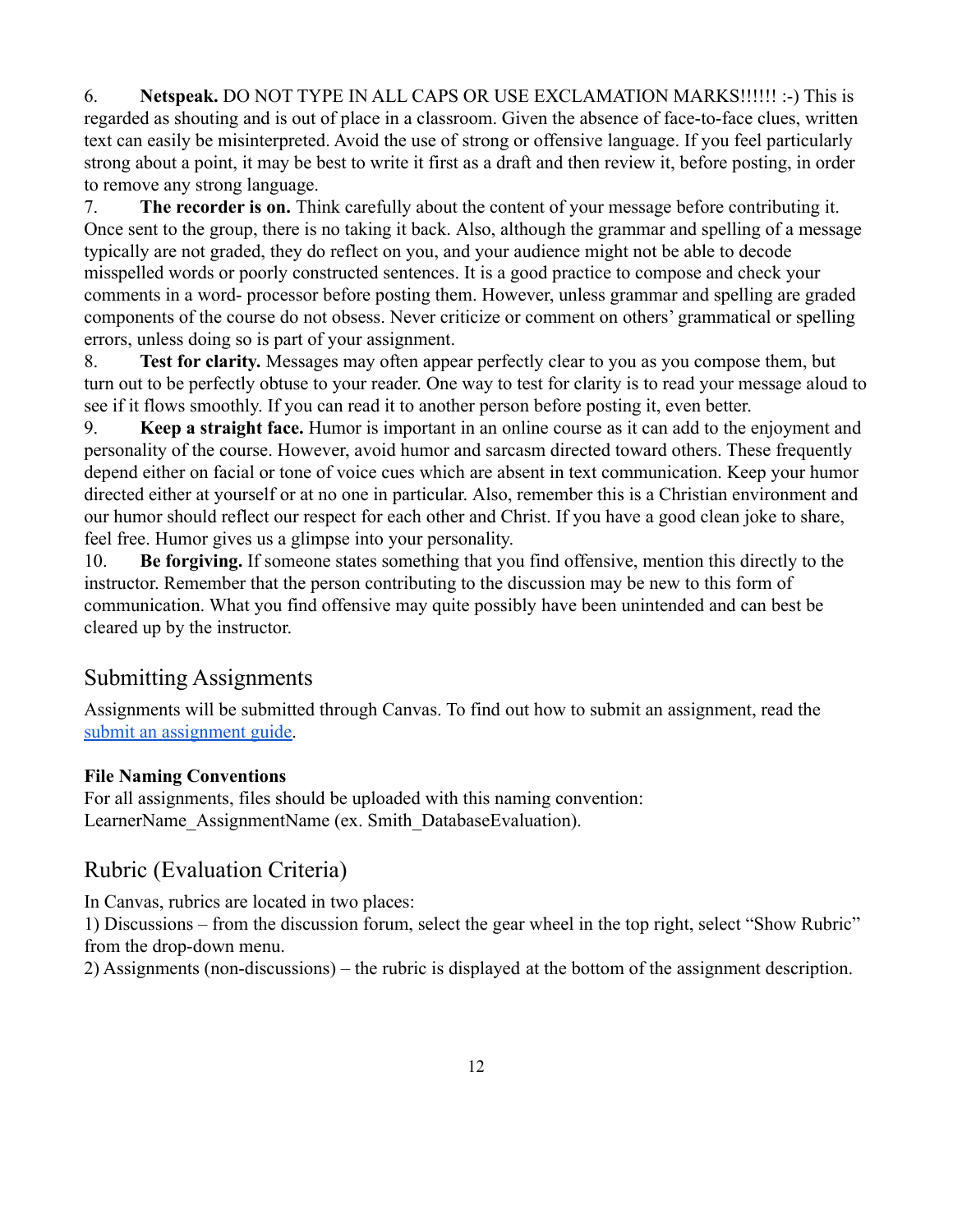# **Technology Details**

# Required Technology

For a list of Canvas-supported browsers, visit the [Canvas community](https://community.canvaslms.com/docs/doc-10720) website*.* This course requires that you have access to a computer that has internet capabilities. You are responsible for having a reliable computer and internet connection throughout the course. You will need to have access to, and be able to use, the following:

- 1. Microsoft Office 365
- 2. Adobe Acrobat
- 3. Microphone and headset
- 4. Camera (if needed for proctoring of high stakes tests)

## Minimum Technical Skills

Enrolled students should be able to use the Canvas learning management system; electronic email with file attachments; Microsoft Word, Excel, PowerPoint, or similar software; be skilled at downloading and installing software; and be familiar with Internet search engines such as Google.

### Technical Support

For technical assistance from 8:00 a.m. - 5:00 p.m., M-F, please contact the e-Learning Help Desk at Phone: 501-279-5201 Email: elearning@harding.edu Web: [E-Learning Web Address](http://www.harding.edu/elm) For Canvas assistance, search [Canvas Guides.](https://guides.instructure.com/m/8470)

# Canvas, Internet or Technology Outage Policy

As an online learner, you must be able to manage technical difficulties, as power outages, connection problems, and other technical issues are always a possibility. Technology will sometimes fail; for this reason, it is advisable to complete your assigned work prior to the due date.

If you experience a power outage, Internet service outage, LMS (Canvas), or other technical issues, you are held responsible for completing your assigned work in a timely manner. Harding University is not responsible for the student's access to a working computer or reliable Internet service. An Internet outage or computer issue is not an excuse for late work. A backup plan for reliable Internet service and a working computer is prudent. Should you experience any such issues, communicate with your instructor in a timely manner.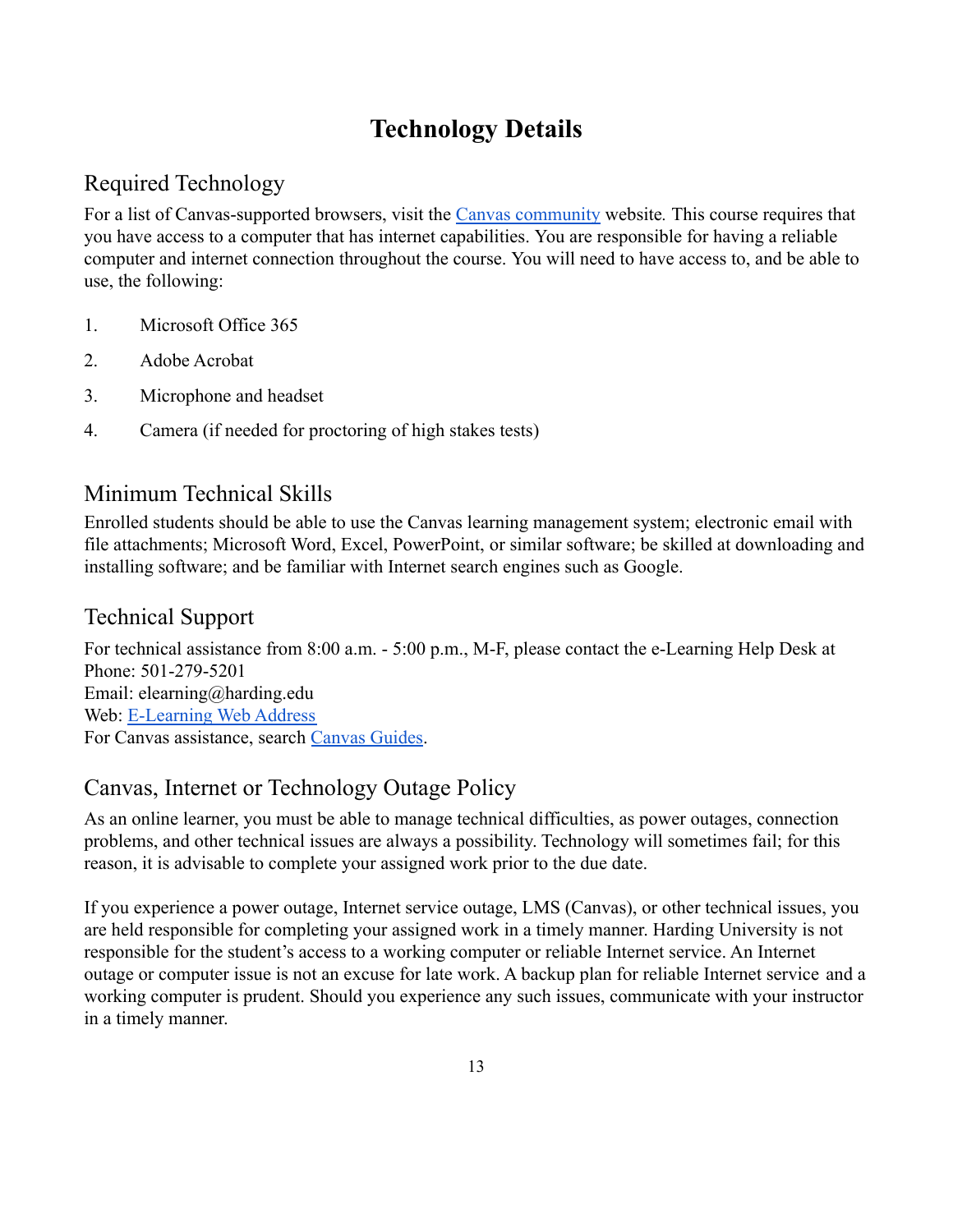If your instructor experiences a power outage, Internet service outage, LMS (Canvas), or other technical issues that significantly affect the timing of online assignments, grading assignments, or significantly interferes with the instructor/student communication channel, adjustments to due dates will be made.

# **Policies, Procedures, & Support Services**

### Drop/Add Dates

Please see Pipeline or contact the Registrar's office (registrar@harding.edu) for the drop/add refund schedule.

### Academic Support Services

Harding offers a wide variety of academic support services. While this list is not all-inclusive, the following links may be useful to students (some services may not be applicable for graduate or professional students):

- [Library](https://library.harding.edu/index)
- [Testing](https://www.harding.edu/testing)
- [Tutoring](https://www.harding.edu/academics/academic-support/arc)
- [Writing Center](https://www.harding.edu/academics/colleges-departments/arts-humanities/english/writing-lab)

#### Student Support Services

Harding offers a wide variety of student support services. While this list is not all-inclusive, the following links may be useful to students (some services may not be applicable for graduate or professional students):

- [Advising](https://catalog.harding.edu/preview_program.php?catoid=46&poid=6988&hl=%22advising%22&returnto=search)
- [Registration](https://www.harding.edu/registrar/registration)
- [Financial Aid](https://www.harding.edu/finaid)
- [Student Life](https://www.harding.edu/student-life)
- [Counseling](https://www.harding.edu/academics/academic-support/counseling-center)
- [Career Services](https://www.harding.edu/academics/academic-support/career)

### Students with Disabilities

It is the policy for Harding University to accommodate students with disabilities, pursuant to federal and state law. Therefore, any student with a *documented disability* condition (e.g. physical, learning, or psychological) who needs to arrange reasonable accommodations, must contact the instructor and the Office of Disability Services and Educational Access at the *beginning* of each semester. If the diagnosis of the disability occurs during the academic year, the student must self-identify with the Office of Disability Services and Educational Access *as soon as possible* in order to get academic accommodations in place for the remainder of the semester. The Office of Disability Services and Educational Access is located in Room 226 in the Student Center, telephone, (501) 279-4019.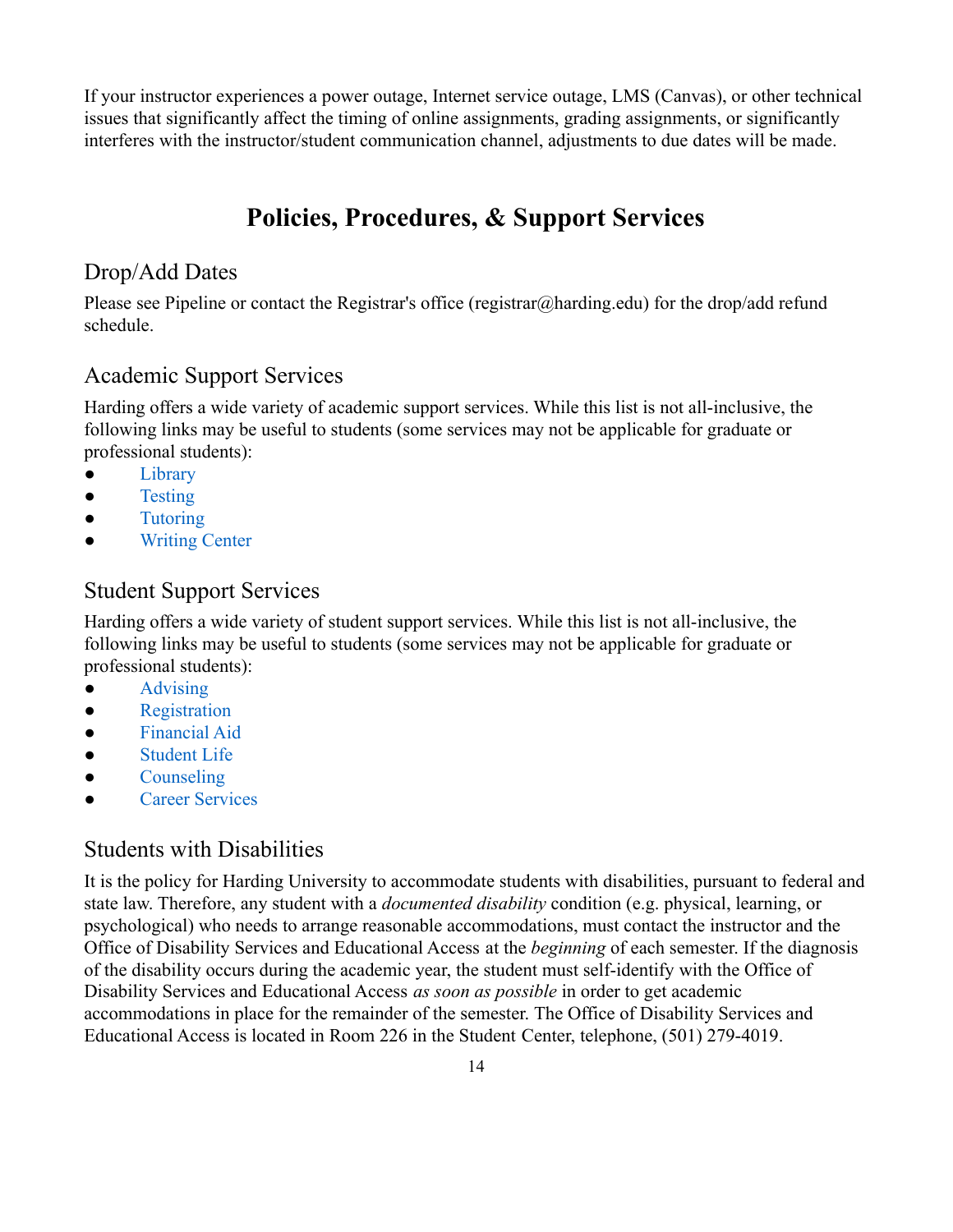Since some students in online courses will not have access to the Office of Disability Services and Educational Access located on the Searcy campus, the student must self-identify with the instructor of the course and submit documentation by fax (501-279-5702) or mail (915 E. Market Ave., Box 12268, Searcy, AR 72149-5615) to the Office of Disability Services and Educational Access on the Searcy campus. The necessary forms are available at the Student [Life Disabilities Services Website.](https://www.harding.edu/student-life/disabilityservices) Upon receiving the appropriate documentation approved by ADA guidelines, academic accommodations may be set up by the instructor via a telephone conference with the Director of Disability Services and Educational Access. If you have questions, please contact the Office of Disability Services and Educational Access at DisabilityServices@harding.edu or (501) 279-4019.

Since students on an international campus will not have access to the Office of Disability Services and Educational Access located on Harding University's Searcy campus, the student must self-identify with the International Studies office prior to being accepted for a semester abroad. Reasonable academic accommodations (e.g. extended time on tests, a quiet room/no distractions for testing, etc.) may be made by the faculty on an international campus. However, a doctor's statement will be required for a physical or psychological disability stating that the student is capable of fully participating in the rigorous travel itinerary (group and independent travel) as well as intense academics the semester he/she is abroad.

### Learning Management System

This course will be facilitated using Canvas, the Learning Management System used by Harding University. Canvas sends an email confirmation to your Harding University email once an assignment is graded or an announcement is posted. Canvas can be accessed using [Harding's Canvas Login.](https://harding.instructure.com/login) For additional information relating to Canvas, including tutorials, and supported web browsers, please visit [Harding's IST Canvas page](https://www.harding.edu/ist/canvas) or [Instructure Canvas Help](https://community.canvaslms.com/docs/DOC-10461-supported-web-browsers) Center.

Click here for [Instructure Canvas Accessibility](https://www.canvaslms.com/accessibility) and [Privacy Policies.](https://www.instructure.com/policies/privacy)

### Academic Integrity

A key component of online education is the integrity of the students. Harding University and the instructor assume the students will not engage in dishonest activity while taking this course. Copying another person's work and claiming it as your own is cheating and unethical, this includes recycling old papers or rewording online articles. The student must answer all written responses with his or her own words. Quotations from other sources must be documented appropriately and kept at a minimum. Below is the official academic integrity statement from the university:

Honesty and integrity are characteristics that should describe each one of us as servants of Jesus Christ. As your instructor, I pledge that I will strive for honesty and integrity in how I handle the content of this course and in how I interact with each of you. I ask that you join me in pledging to do the same.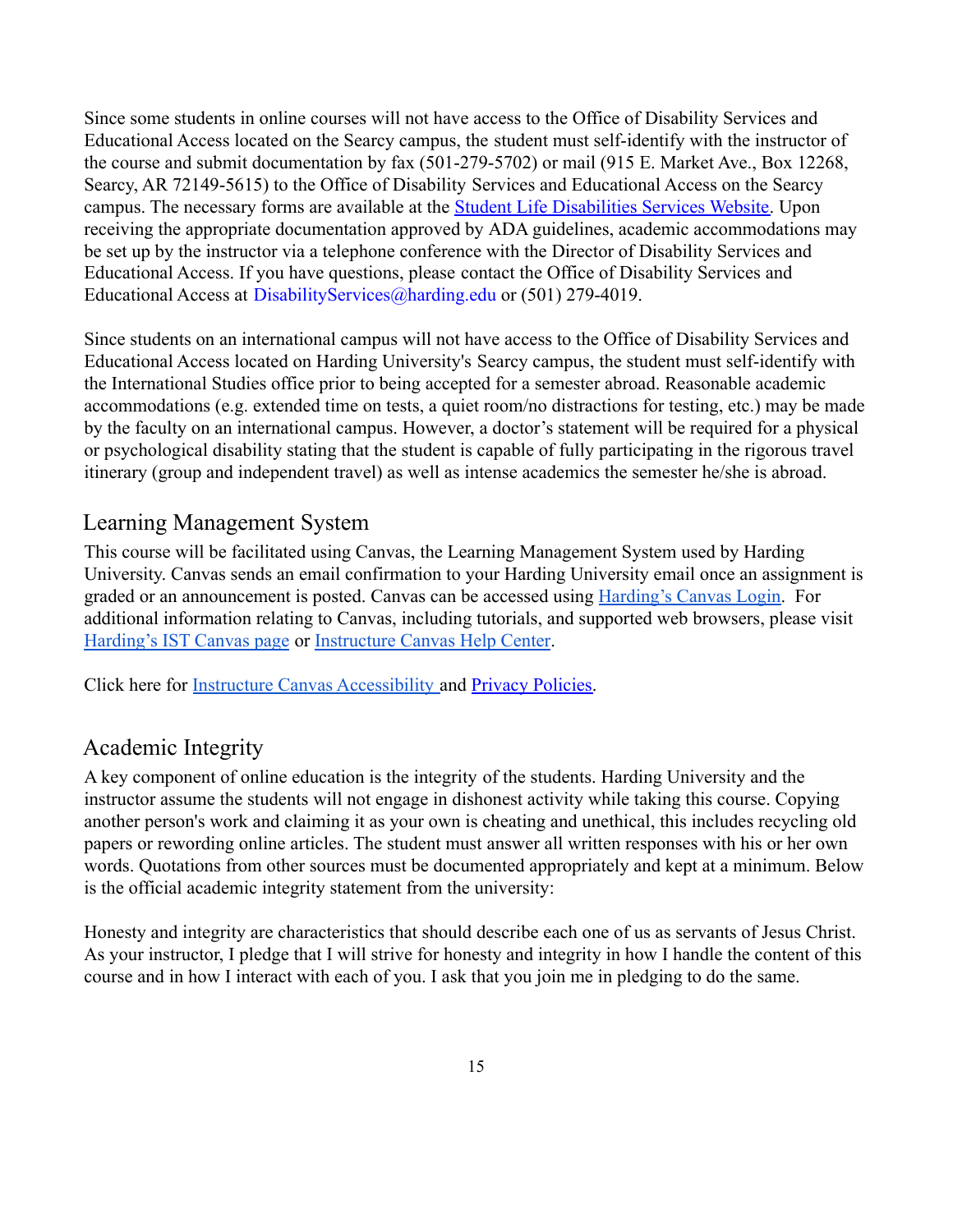Academic dishonesty will result in penalties up to and including dismissal from the class with a failing grade and will be reported to the Assistant Vice President for Academic Affairs. All instances of dishonesty will be handled according to the procedures delineated in the [Harding University catalog](https://catalog.harding.edu/content.php?catoid=46&navoid=3659).

In the event that cheating or plagiarism occurs, I will be forced to initiate a misconduct report and implement one of the following sanctions (as per the university catalog):

Class A Sanctions (Course Level)

- 1. Repeating of the assignment or completion of an additional assignment, with possibly less credit awarded in either case.
- 2. Lowering of the grade on the test or assignment, possibly to "F" or zero.
- 3. Lowering of the grade for the course, possibly to "F."
- 4. Immediate removal from the course with either a "W" or an "F" placed on the transcript.

If I discover plagiarism or cheating, the guilty or suspected student will not need to provide me with a defense. I will submit a misconduct report to Academic Affairs and notify the student. Each student has the right to appeal the report with Academic Affairs, but I will not tolerate cheating or plagiarism at all at the course level. Although I will file a report, I will decide which sanction to use based on the severity of the offense.

A good rule of thumb, do not cheat or plagiarize! If you have any questions about what that means, consult the catalog under "Ethical Standards" and "Academic Integrity Policy."

#### Referencing Information

Turabian is the required writing format for online Bible classes. You can find information for using [Turabian](https://www.chicagomanualofstyle.org/turabian/citation-guide.html) on their website.

If a source is questionable, e.g., Wikipedia, other wikis, ask.com, answers.yahoo.com, etc., please contact your professor for clarity and permission before using a source that falls outside the scope of traditional academic standards. It is also important that you show how these references assisted your academic work; so make sure you reference your sources in every assignment you submit, no matter how mundane the assignment may be. Failure to properly and completely cite your sources may constitute plagiarism or cheating, as delineated in the Academic Code of Conduct. Bottom line, remember these two simple rules: 1) give credit where credit is due, and 2) if it isn't your words, ideas, or thoughts, it is someone else's and needs to be cited.

[The Harding University Writing Center](https://www.harding.edu/academics/colleges-departments/arts-humanities/english/writing-lab) will help you review your plans for a paper, review a draft, revise a graded paper, or answer your questions about content, organization, style, tone, and documentation. To schedule an appointment with the Writing Center, go to their [Appointment Scheduler](https://harding.mywconline.com/) or you can ask questions via email at [HardingUniversityWritingCenter@gmail.com](mailto:HardingUniversityWritingCenter@gmail.com)**.**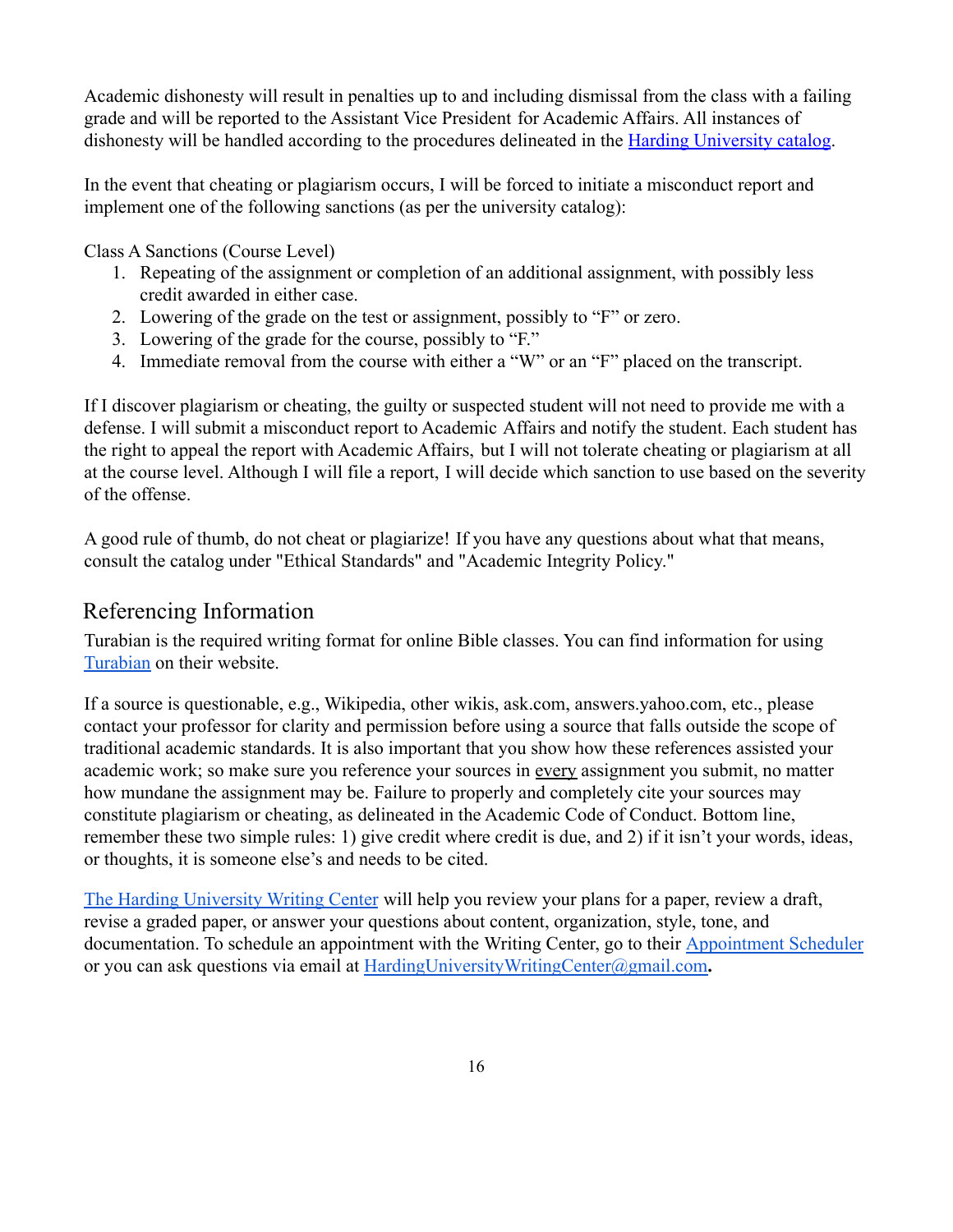### Code of Academic Conduct

Students of Harding University are expected to be honorable and to observe standards of academic conduct appropriate to a community of Christian scholars. Harding University expects from its students a higher standard of conduct than the minimum required to avoid discipline. Harding expects its students to conduct themselves as responsible citizens in a Christian community. Enrollment at the university is viewed as a privilege that brings the attendant responsibilities and accountability. In order to encourage Christian living and growth, the University administers a Student Code of Conduct. This code is provided to every student upon enrollment.

Upon registration to the University, students acknowledge and agree to abide by this code. Harding University reserves the right to refuse admission or dismiss students whose lifestyle is not consistent with the Christian principles for which Harding stands; and when the general welfare of the institution requires such action. Students suspended for disciplinary reasons during a semester may receive a grade of "F" in all courses for that semester. Please visit the appropriate Harding University Student Handbook ([undergraduate](https://www.harding.edu/assets/www/student-life/pdf/student_handbook.pdf) or [graduate/professional\)](https://www.harding.edu/assets/www/academics/colleges-departments/graduate-professional/pdf/graduateprofessional_handbook.pdf) for further details.

### University Assessment Statement

Harding University, since its charter in 1924, has been strongly committed to providing the best resources and environment for the teaching-learning process. The board, administration, faculty, and staff are wholeheartedly committed to full compliance with all Criteria of Accreditation of the Higher Learning Commission as well as standards of many discipline-specific specialty accrediting agencies. The university values continuous, rigorous assessment at every level for its potential to improve student learning and achievement and for its centrality in fulfilling the stated mission of Harding. Thus, a comprehensive assessment program has been developed that includes both the academic units and the administrative and educational support units. Course-specific student learning outcomes contribute to student achievement of program-specific learning outcomes that support student achievement of holistic university learning outcomes. All academic units design annual assessment plans centered on measuring student achievement of program learning outcomes used to sequentially improve teaching and learning processes. Additionally, a holistic assessment of student achievement of university learning outcomes is coordinated by the University Director of Assessment used to spur continuous improvement of teaching and learning.

### Grievance Procedures

If a student has a grievance, discuss this with the instructor. If that discussion does not suffice, contact Tim Westbrook at the Center for Distance Education in Bible and Ministry (501) 279-5290.

## Changes to Syllabus Notice

The instructor reserves the right to modify and update any part of the syllabus where necessary. It is your responsibility to stay up to date with any changes communicated by the professor.